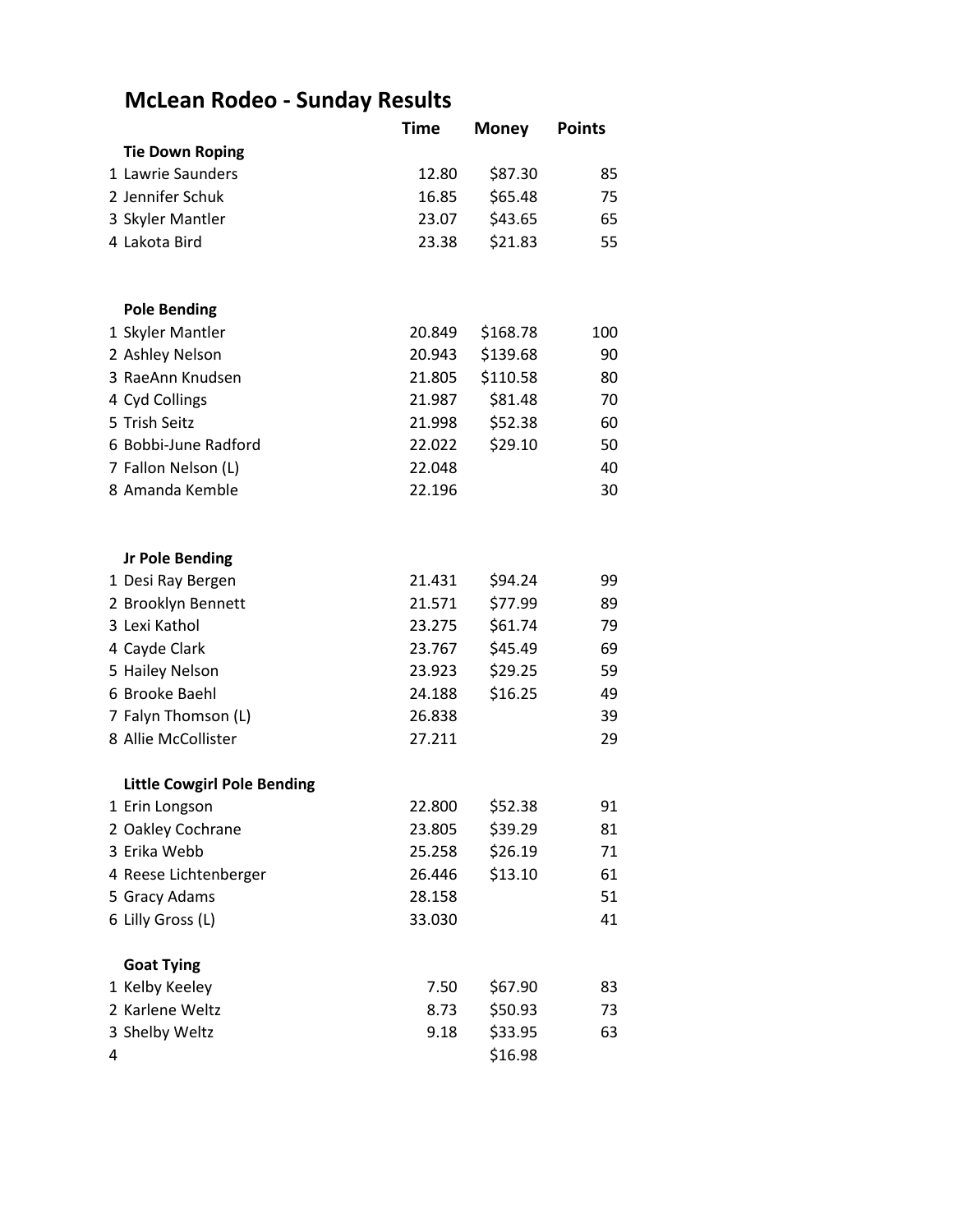| Jr Goat Tying        |                                     |        |          |     |
|----------------------|-------------------------------------|--------|----------|-----|
| 1 Alex McDonald      |                                     | 9.48   | \$77.36  | 95  |
| 2 Faythe Bergen      |                                     | 11.10  | \$64.02  | 85  |
| 3 Brooke Baehl       |                                     | 12.13  | \$50.68  | 75  |
| 4 Desi Ray Bergen    |                                     | 13.58  | \$37.35  | 65  |
| 5 Emma Webb          |                                     | 13.67  | \$24.01  | 55  |
|                      | 6 Brooklyn Bennett                  | 15.09  | \$13.34  | 45  |
| 7 Allie McCollister  |                                     | 17.82  |          | 35  |
| 8 Cenidei Keeley     |                                     | 22.10  |          | 25  |
| <b>Team Roping</b>   |                                     |        |          |     |
|                      | 1 Lawrie Saunders / Jennifer Schuk  | 10.44  | \$194.00 | 96  |
|                      | 2 Kathie McLean / Rose Lang         | 12.47  | \$145.50 | 86  |
|                      | 3 Lawrie Saunders / Bailey Sears    | 13.54  | \$97.00  | 76  |
|                      | 4 Kim Welter / Karen Lloyd          | 14.49  | \$48.50  | 66  |
|                      | 5 Skyler Mantler / Rose Lang        | 17.00  |          | 56  |
|                      | 6 Jamie Pearce / Karen Lloyd        | 20.01  |          | 46  |
|                      | 7 Jamie Pearce / Falyn Thomson      | 24.61  |          | 36  |
| <b>Barrel Racing</b> |                                     |        |          |     |
| 1 Rose Perozak       |                                     | 15.975 | \$253.17 | 112 |
| 2 Skyler Mantler     |                                     | 16.021 | \$209.52 | 102 |
| 3 Kelby Keeley       |                                     | 16.058 | \$165.87 | 92  |
|                      | 4 Bobbi-June Radford                | 16.096 | \$122.22 | 82  |
| 5 Jamie Pearce       |                                     | 16.236 | \$78.57  | 72  |
| 6 Karly McLean       |                                     | 16.270 | \$43.65  | 62  |
|                      | 7 RaeAnn Knudsen                    | 16.322 |          | 52  |
| 8 Judy Goodine       |                                     | 16.463 |          | 42  |
|                      | <b>Jr Barrel Racing</b>             |        |          |     |
| 1 Faythe Bergen      |                                     | 16.381 | \$94.24  | 99  |
| 2 Cenidei Keeley     |                                     | 16.494 | \$77.99  | 89  |
| 3 Liv Malone         |                                     | 16.520 | \$61.74  | 79  |
| 4 Allie McCollister  |                                     | 16.667 | \$45.49  | 69  |
| 5 Emma Longson       |                                     | 16.920 | \$29.25  | 59  |
|                      | 6 Brooklyn Bennett                  | 17.045 | \$16.25  | 49  |
| 7 Desi Ray Bergen    |                                     | 17.276 |          | 39  |
| 8 Cayde Clark        |                                     | 17.354 |          | 29  |
|                      | <b>Little Cowgirl Barrel Racing</b> |        |          |     |
| 1 Erika Webb         |                                     | 16.578 | \$52.38  | 91  |
| 2 Gracy Adams        |                                     | 17.036 | \$39.29  | 81  |
|                      | 3 Rylee Lichtenberger               | 17.123 | \$26.19  | 71  |
| 4 Sadie Keeley       |                                     | 17.453 | \$13.10  | 61  |
| 5 Erin Longson       |                                     | 17.572 |          | 51  |
|                      | 6 Oakley Cochrane                   | 17.962 |          | 41  |